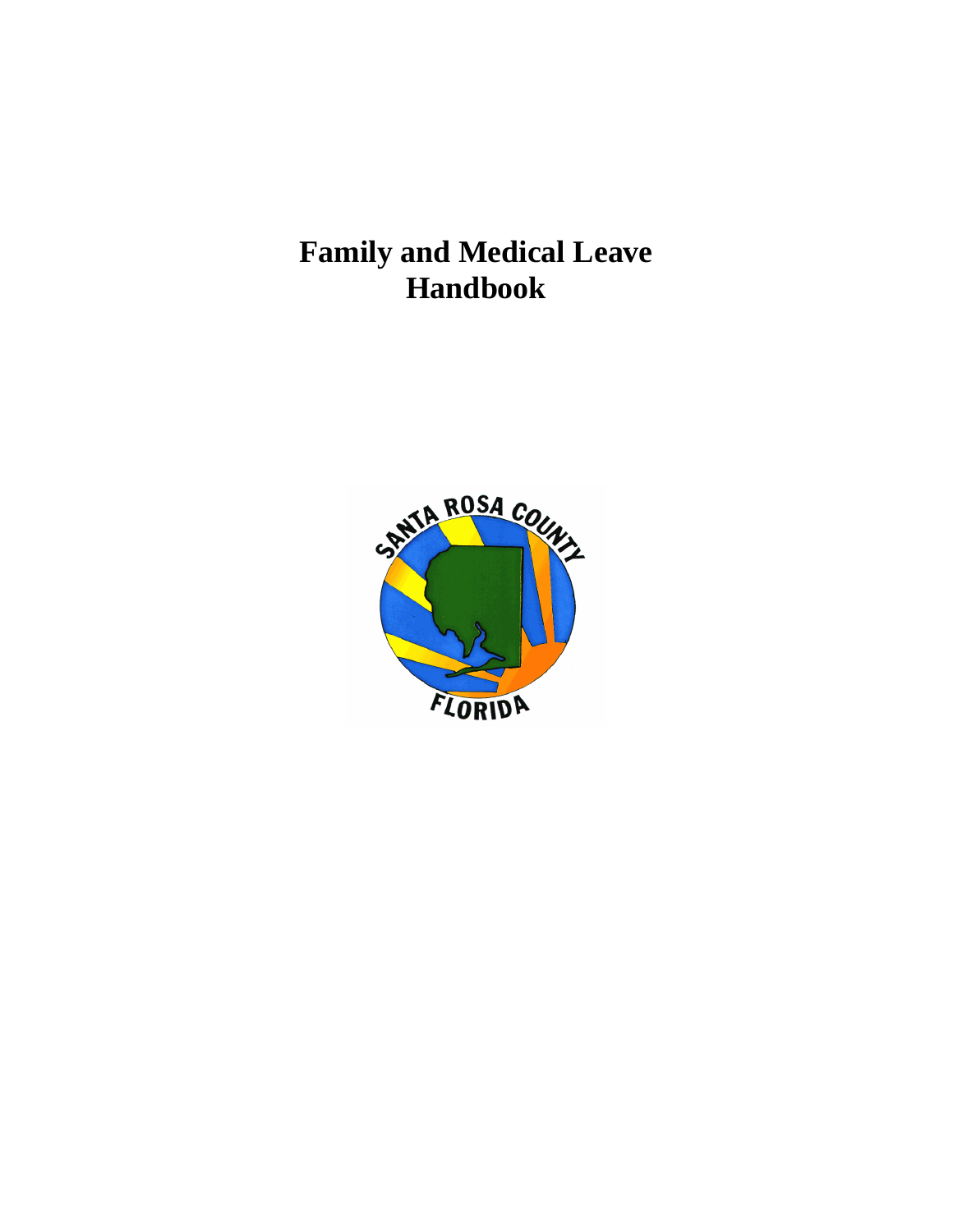# **TABLE OF CONTENTS**

| <b>Introduction</b>                                                     | $\mathbf{1}$   |
|-------------------------------------------------------------------------|----------------|
| <b>Policy Statement</b>                                                 | $\mathbf{1}$   |
| <b>General Provisions</b>                                               | $\overline{2}$ |
| <b>Definitions</b>                                                      | 3              |
| <b>Notice of Leave</b>                                                  | 5              |
| <b>Medical Certification</b>                                            | 5              |
| <b>Active Duty Certification</b>                                        | 6              |
| Leave Usage - Continuous of Intermittent                                | 6              |
| <b>Compensation and Coordination of FMLA</b><br>and Other County Leaves | 7              |
| <b>Benefits Coverage</b>                                                | 7              |
| <b>Returning from Leave</b>                                             | 8              |
| <b>Reinstatement upon Return from Leave</b>                             | 8              |

Amended: 10/23/2008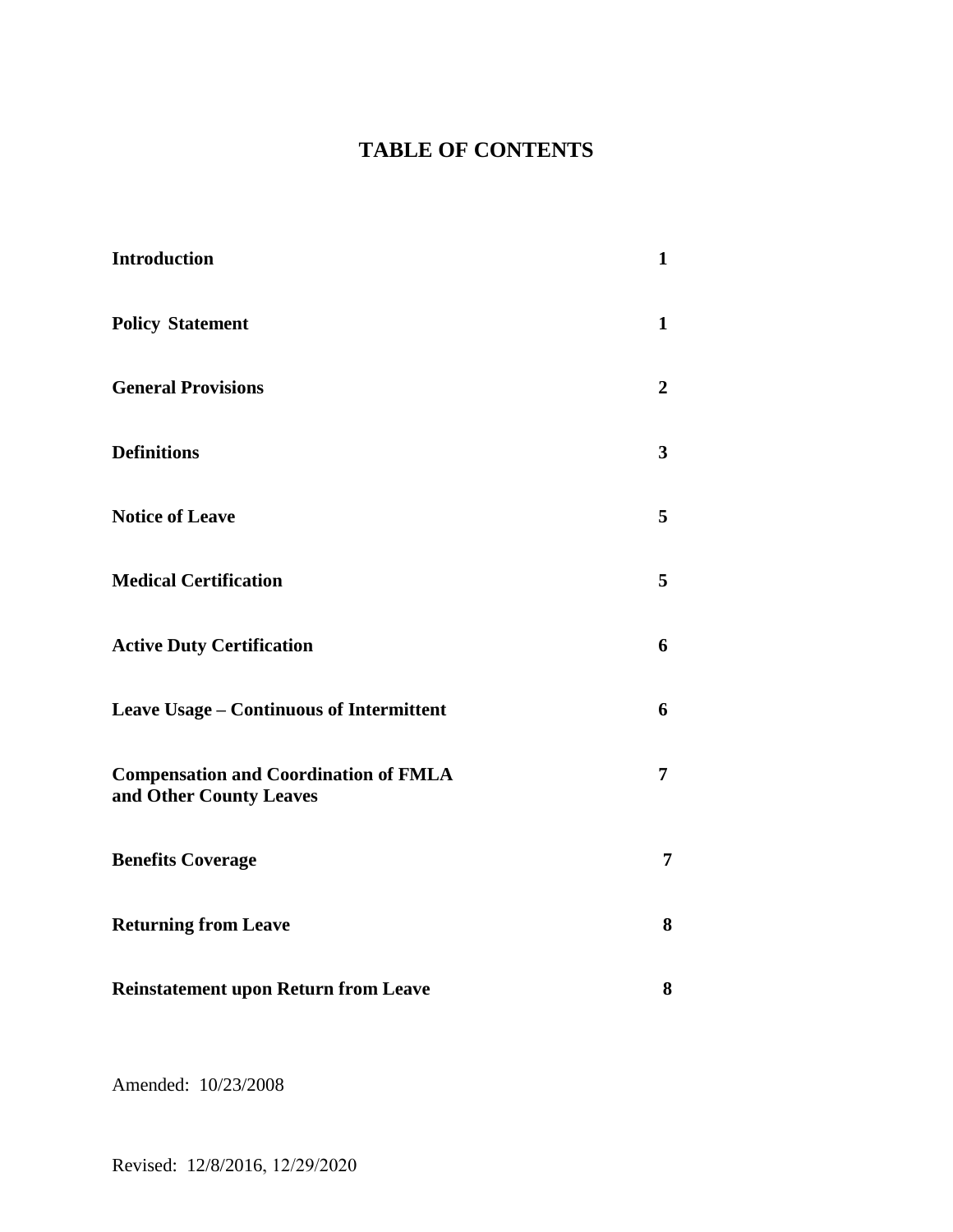# **Family and Medical Leave Handbook**

### **INTRODUCTION**

The Family and Medical Leave Act of 1993 (FMLA) allows eligible employees to take up to twelve weeks of unpaid leave for certain family or medical reasons. The law provides eligible employees with important rights to job protection for absences due to the birth or adoption of a child, or for a serious health condition of the employee or a qualifying family member.

On January 28, 2008, the President signed the National Defense Authorization Act for Fiscal Year 2008 into law. The Act grants additional leave under the Family and Medical Leave Act of 1993 (FMLA). The Act creates two new categories of FMLA leave: "Active duty family leave" and "injured service member leave."

#### **POLICY STATEMENT**

Santa Rosa County recognizes its responsibilities to the employees to provide necessary medical and family leave and to the citizens of our community to provide timely and efficient service. Therefore, it shall be the policy of the Santa Rosa County Board of County Commissioners to establish procedures to comply with the requirements of the Family and Medical Leave Act of 1993 (FMLA) as amended from time to time.

According to this policy, accrued Annual and/or Sick leave will be substituted for the unpaid leave provided for by the FMLA. Leave under this policy will be designated and used concurrently with all other types of paid and unpaid leave including absences under Workers' Compensation and Short or Long Term Disability.

While on FMLA leave the County will continue to pay for its portion of the employee insurances. The employee will be responsible for paying the employee contribution as well as any dependent or voluntary coverages they wish to maintain.

An employee returning from leave under this policy will be restored to his or her original job, or to an equivalent job, in accordance with relevant law. **However, the taking of leave under this policy does not entitle the employee to any greater or lesser likelihood of being restored to the employee's position, or an equivalent position, than the rights the employee otherwise would have had if the leave were not taken.** If leave taken under this policy is exhausted and the employee requests and is granted an extension under another leave rule, the guarantees of reinstatement and benefit coverage will not extend to the leave provided pursuant to other leave rules. In addition, an employee's use of FMLA leave will not result in the loss of any employment benefit that the employee earned or was entitled to before using FMLA leave.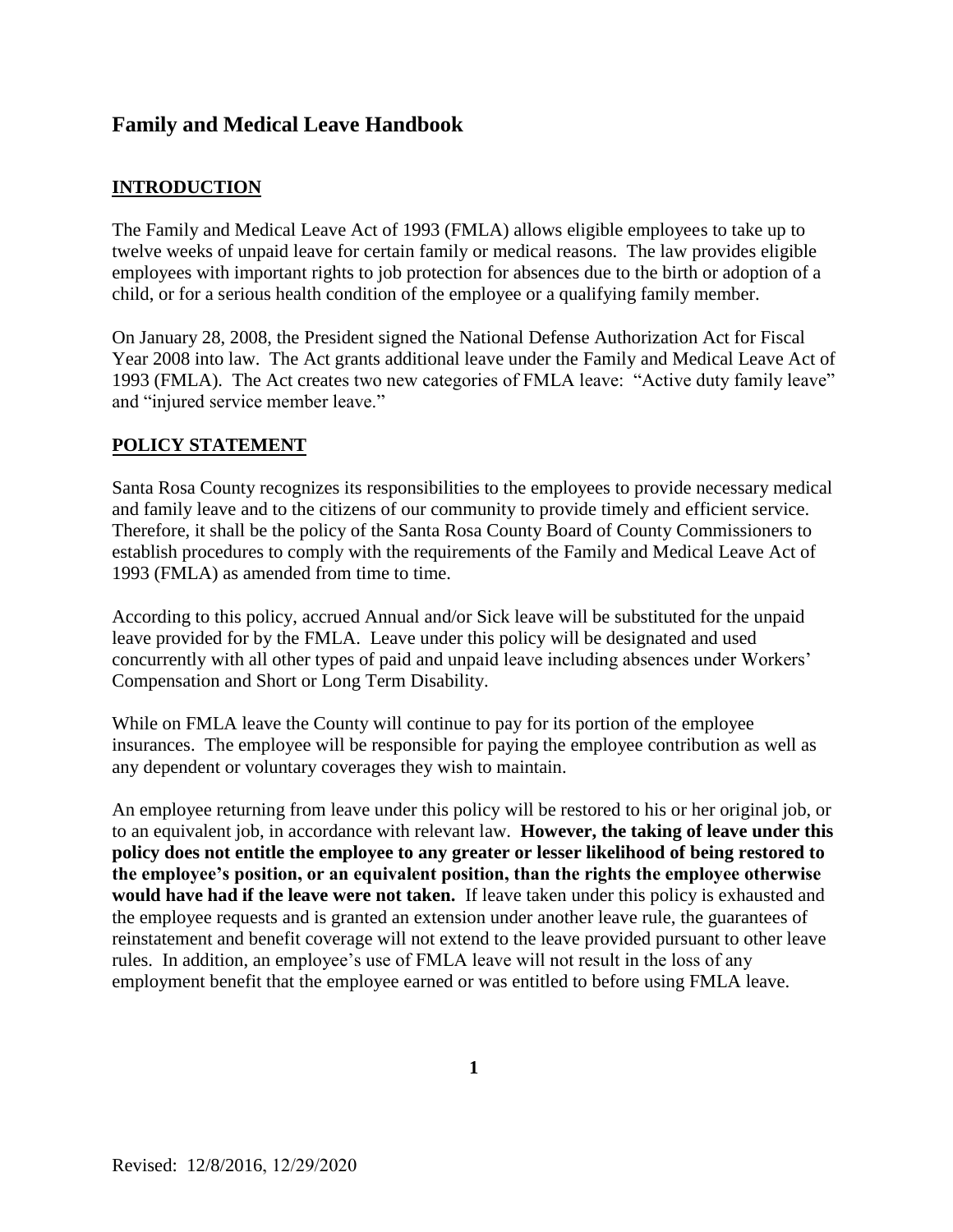#### **GENERAL PROVISIONS**

In accordance with the Family and Medical Leave Act of 1993 (FMLA), related Federal regulations and the provisions of this policy, family and medical leave will be granted up to a maximum of twelve (12) weeks per rolling 12-month period to eligible employees for the reasons stated below:

1. The birth of the employee's child and in order to care for the child (this also includes leave for a pregnant employee who becomes unable to work and leave for prenatal care);

2. The placement of a child with the employee for adoption or foster care in order to care for the child;

Entitlement to leave for the birth/placement of a child, for adoption or foster care will expire one year from the date of birth or placement. **NOTE**: If both parents work for the County, their combined leave entitlement for this reason is 12 weeks.

3. To care for the spouse, child or parent of an employee, if such family member has a serious health condition; or

4. The employee is unable to perform the functions of the position because of the employee's own serious health condition.

5. Because of any qualifying exigency (as defined by statute) arising out of the fact that a spouse, or a son, daughter, or parent of the employee is on active duty (or has been notified of an impending call or order to active duty) in the Armed Forces in support of a contingency operation.

6. Servicemember Family Leave. Subject to Section 103 of the FMLA, an eligible employee who is the spouse, son, daughter, parent, or next of kin of a covered servicemember shall be entitled to a total of 26 workweeks of leave during a 12-month period to care for the servicemember. The leave described in this paragraph shall only be available during a single 12 month period.

Note: In addition to the limitation on leave for the birth/placement of a child for adoption or foster care, if both husband and wife work for the County, their combined leave for servicemember family leave is limited to 26 workweeks during a 12-month period.

When an employee requests family or medical leave for his or her own serious health condition, or for any of the reasons listed above, the employee must use all available and appropriate leave credits concurrent with FMLA until all leave credits are exhausted. After all available and appropriate leave is expired, then any remaining FMLA may be used as unpaid leave. Based on information from the employee, every effort will be made to designate qualified leave as FMLA prior to taking such leave.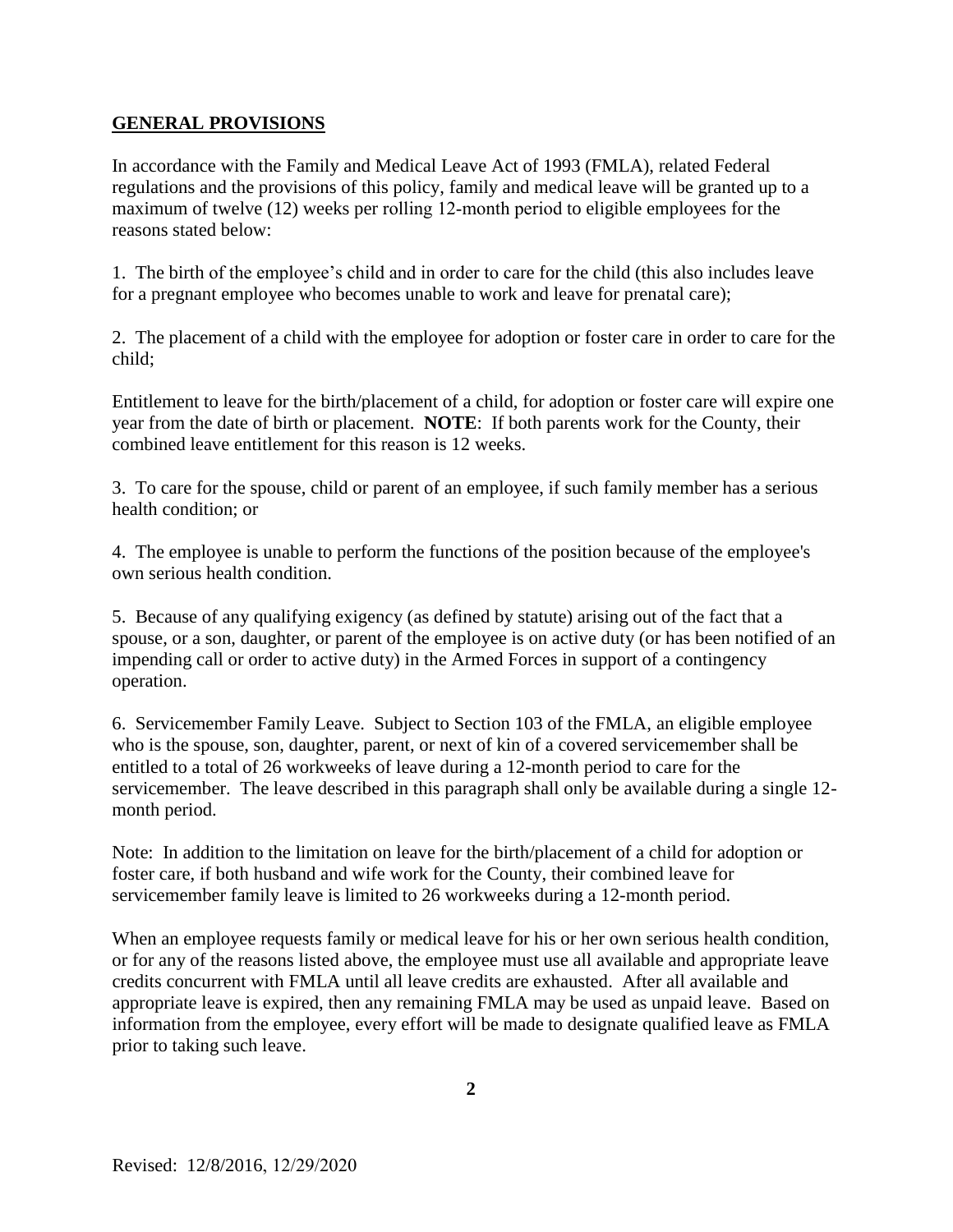**A**. **DEFINITIONS** As used throughout this policy, the following terms will have the indicated meaning.

- 1. **Eligible Employee** means an employee that has been employed by the County for at least twelve (12) months in the past seven (7) years, AND has worked at least 1,250 hours during the twelve (12) months immediately preceding the commencement of the leave.
- 2. **Spouse** means a husband or wife as defined or recognized under state law for purposes of marriage in the state where the employee resides, including common law marriage in states where it is recognized law.
- 3. **Parent** means a biological parent or an individual who stands or stood *in loco parentis* to an employee when the employee was a son or daughter as defined below. This term does not include parents "in law".
- 4. **Son or daughter** means a biological, adopted or foster child, a stepchild, a legal ward or a child of a person standing *in loco parentis*, who is either under age 18, or age 18 or older and "incapable of self-care because of a mental or physical disability".
- 5. **"Incapable of self-care"** means that the individual requires active assistance or supervision to provide daily self-care in three or more of the "activities of daily living" (ADLs) or "instrumental activities of daily living" (IADLs). Activities of daily living include adaptive activities such as caring appropriately for one's grooming and hygiene, bathing, dressing and eating. Instrumental activities of daily living include cooking, cleaning, shopping, taking public transportation, paying bills, maintaining a residence, using telephones and directories, using a post office, etc.
- 6. "**Physical or metal disability**" means a physical or mental impairment that substantially limits one or more of the major life activities of an individual. Regulations at 29 CFR § 1630.2(h), (i) and (j), issued by the Equal Employment Opportunity Commission under the Americans with Disabilities Act (ADA), 42 U.S.C. 12101 *eq seq.,* define these terms.

#### 7. **Serious Health Condition:**

- a. An illness, injury, impairment, or physical or mental condition that involves inpatient care (i.e. overnight stay) in a hospital, hospice, or residential medical care facility; or
- b. Continuing treatment by a health care provider which includes:
	- a period of incapacity requiring absence of **more than three consecutive calendar days** (including nonscheduled work days) from work, school, or other regular daily activities that also involves continuing treatment by a health care provider.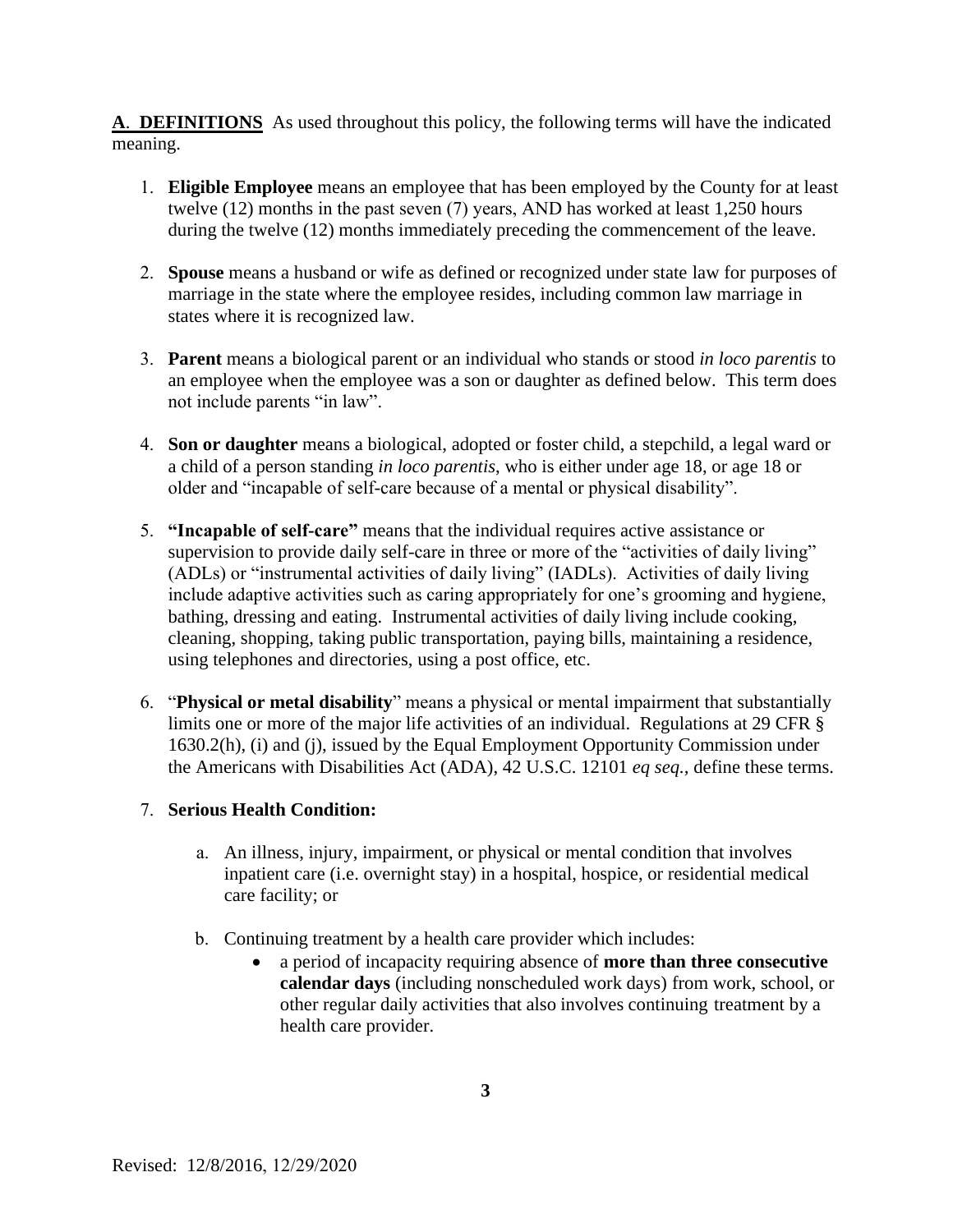- Continuing treatment by a health care provider for a chronic serious health condition which requires periodic visits for treatment, continues over an extended period of time, and may cause episodic rather than continuous periods of disability (i.e. asthma, epilepsy).
- Any period of incapacity which is permanent of long-term due to a condition for which treatment may not be effective (i.e. strokes, Alzheimer's).
- A period of absence to receive multiple treatments for an injury or condition which would result in incapacitation of more than three days if not treated such as cancer (chemotherapy), severe arthritis (physical therapy), and kidney disease (dialysis).
- Any periods of incapacity due to pregnancy and prenatal care.

**NOTE: Incapacity** is defined to mean inability to work, attend school or perform other regular daily activities due to the serious health condition, treatment therefore, or recovery therefrom.

**Treatment** includes examination to determine if a serious health condition exists and evaluations of the condition. Treatment does not include routine physical examinations, eye examinations, or dental examinations.

- 8. **Health Care Provider:** A doctor of medicine or osteopathy, or podiatrists, dentists, clinical psychologists, optometrists, chiropractors, nurse practitioners, nurse-mid-wives and clinical social workers authorized to practice under State law and who are performing within the scope of their practice; or Christ Scientist practitioners listed with the First Church of Christ, Scientists in Boston, Massachusetts.
- 9. **Reduced Leave Schedule:** A leave that reduces the usual number of hours per work week, or hours per workday of an employee.
- 10. **Intermittent Leave:** Leave taken in separate blocks of time due to a single illness or injury.
- 11. **Active Duty:** As the term is defined in the Family & Medical Leave Act and the United States Code, as either may be amended from time to time.
- 12. **Contingency Operation:** As the term is defined in the Family & Medical Leave Act and the United States Code, as either may be amended from time to time.
- 13. **Covered Servicemember:** A member of the Armed Forces (including National Guard or Reserves) who is undergoing medical treatment, recuperation, or therapy, is otherwise in outpatient status, or is otherwise on the temporary disability retired list, for a serious injury or illness.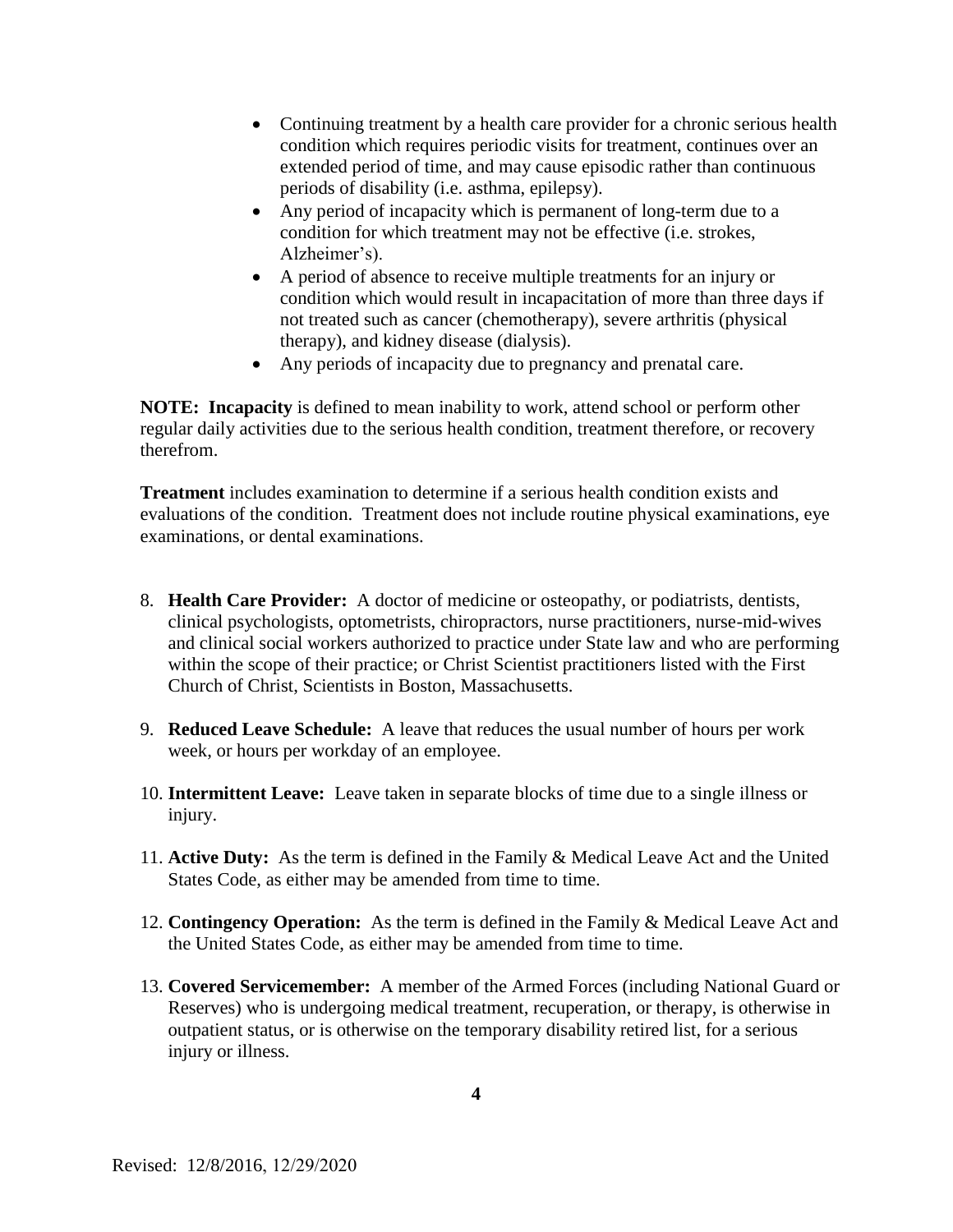- 14. **Outpatient Status:** With respect to a covered servicemember, the status of a member of the Armed Forces assigned to a medical treatment facility as an outpatient, or a unit established to provide command and control of members of the Armed Forces receiving medical care as outpatients.
- 15. **Next of Kin:** Used with respect to an individual, means the nearest blood relative of an individual.

16**. Serious Injury or Illness:** For purposes of Servicemember Family Leave only, in the case of a member of the Armed Forces, National Guard or Reserves, means an injury or illness incurred by the member in the line of duty on active duty in the Armed Forces that may render the member medically unfit to perform the duties of the member's office, grade, rank, or rating.

# **B**. **NOTICE OF LEAVE**

When advance notice is possible, employees requesting leave must complete and submit a Leave Request Form at least 30 calendar days prior to the expected start of the leave (i.e., planned medical treatment or elective surgeries). The request must indicate the reason for the leave, the duration of the leave, and the starting and ending dates of the leave. Employees are expected to make a reasonable effort, subject to the health care provider's approval, to schedule treatment so as to not unduly disrupt the County's operations. If advance notice is not possible due to a serious health condition, the employee must submit the request as soon as possible, ordinarily within one or two business days of when the need for leave becomes known to the employee. Initial notification in this case may be verbal. If required notice is not provided, the county may delay the start of the leave to the extent of any required notice period. A family member, health care provider, or any person designated by the employee may notify the supervisor if the employee is unable to do so. When the initial request is verbal the supervisor is responsible for making sufficient inquiry into the nature of the leave so as to determine if the absence might qualify as a "serious health condition" as defined in this policy and verbally inform the employee (or caller) of any requirements under this policy.

#### **C. MEDICAL CERTIFICATION**

A request for leave based on the serious health condition of the employee must also be accompanied by a "Medical Certification Statement" completed by the applicable health care provider. The employee must provide the certification in writing within fifteen (15) days. The certification must contain the date the serious health condition began; the probable duration of the condition and statement that the employee is unable to perform the functions of his or her position, if applicable.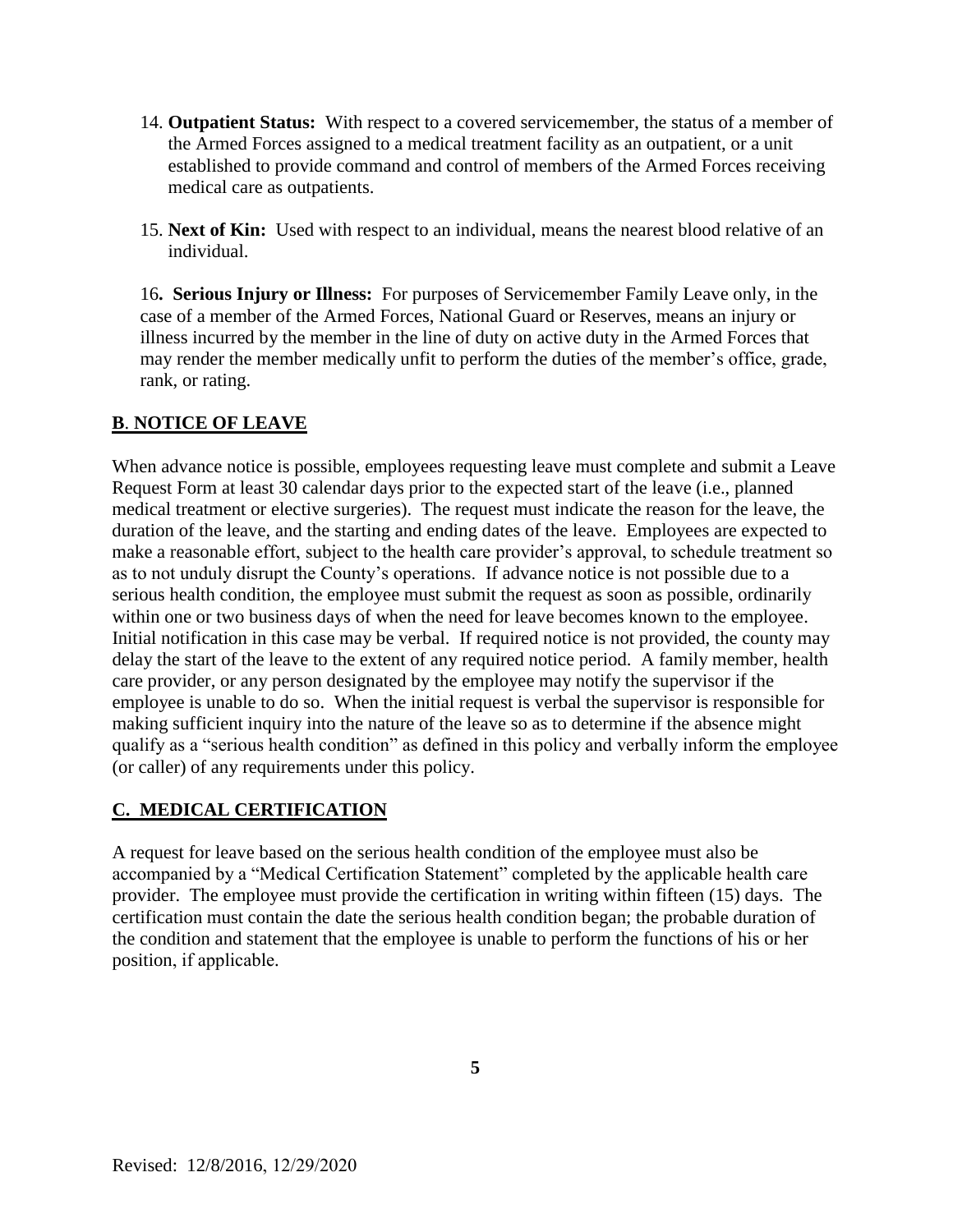If the employee is needed to care for a spouse, child or parent, a health care provider must certify that third-party care is required and that the employee's presence would be beneficial to the patient along with an estimate of the amount of time the employee will be needed.

An employee who has taken leave because of a serious health condition or that of a family member is required by the County to obtain subsequent written re-certification of the medical condition every five (5) weeks during the duration of the condition. The County also requires an employee on leave under this provision to report periodically, in writing, at least every two (2) weeks on his or her status and the intention of the employee to return to work. Failure of the employee on leave to report periodically on his or her status may subject the employee to discipline for unexcused absences.

This certification will be treated as a confidential medical record, unless otherwise required by Florida law.

# **D. ACTIVE DUTY CERTIFICATION**

Certification establishing an entitlement to qualifying exigency leave is required to be provided in a timely manner. Failure to provide timely certification will result in a denial of Family Medical Leave, characterization of the leave as unscheduled and may be the basis for discipline.

# **E. LEAVE USAGE – CONTINUOUS, INTERMITTENT OR REDUCED**

Leave may be taken on a continuous basis or, if medically necessary, on an intermittent basis when medically necessary. Intermittent leave or leave on a reduced leave schedule is not required to be granted when leave is for the birth or adoption of a child.

Continuous leave occurs when the employee is required to be off from work for a continuous block of time, without a break in leave.

Intermittent leave occurs when the employee takes leave in blocks of time, or he/she reduces their normal weekly or daily work schedule.

In the event an employee requests intermittent or reduced scheduled leave due to a family member's or the employee's own serious health condition, the Appointing Authority may transfer an employee to an alternative position in order to accommodate the leave schedule providing the employee is qualified for the position and the transfer better accommodates the County's business needs.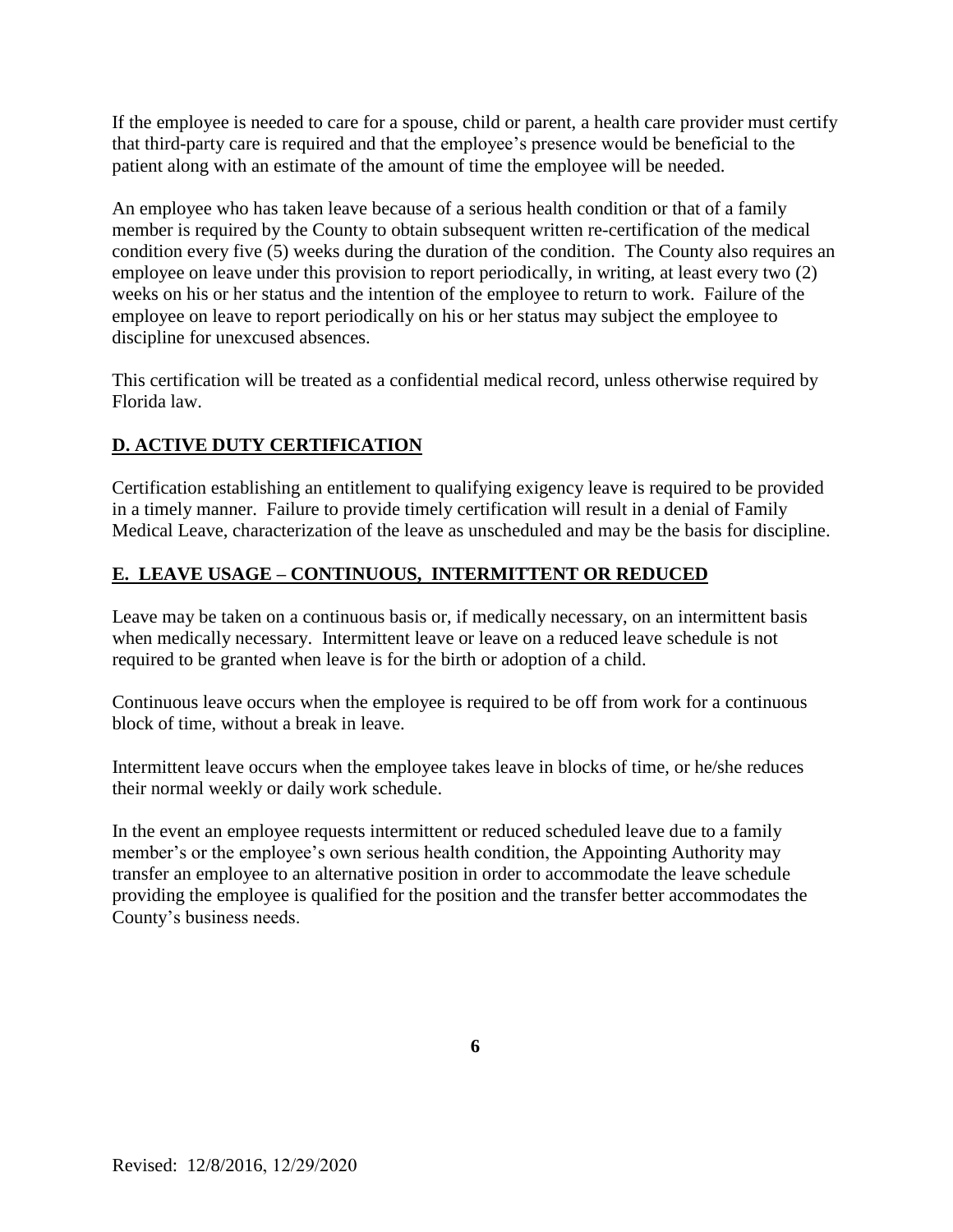# **F. COMPENSATION AND COORDINATION OF FMLA AND OTHER COUNTY LEAVES**

If an employee has any accrued compensatory, sick or annual leave during an FMLA qualifying event, this paid time must be used before the unpaid leave begins. The use of paid leave does not increase, in whole or in part, the amount of FMLA leave available to an employee. Both FMLA leave and paid leaves of absence will run concurrently provided paid leave the employee may be entitled to.

- **Compensatory Leave**: An employee must first use all available accrued compensatory leave during FMLA leave.
- **Sick Leave**: Upon exhausting all accrued compensatory leave, an employee must use accrued sick leave.
- **Annual Leave**: An employee, upon exhausting all accrued sick leave, must use all accrued annual leave during a FMLA qualifying leave before being placed on LWOP.
- **Worker's Compensation:** A worker's compensation injury is considered an FMLA qualifying event. An employee can choose to use their accrued leave to supplement their worker's compensation payments.

# **G. BENEFITS COVERAGE**

The County will continue to pay the same employer contribution toward the employee's health benefits that it paid prior to the start of the leave while the employee is on approved FMLA leave. Employees on leave without pay during FMLA leave and who contribute toward health, dental, or other premiums will continue to be responsible to pay their portion. Employee-paid optional benefit premiums may be continued, without a break in coverage, when self-paid by the employee. The employee's co-payments for premiums will continue to be deducted from their paycheck as long as the employee is on paid leave.

In the event an employee fails to return to work after the period of leave expires, the County may recover any premiums the County paid for coverage during the leave period. Such recovery can be taken from any benefits or wages owed by the County to the employee.

In the event, however, that the employee fails to return to work because of the continuation, recurrence or onset of a serious health condition that would otherwise entitle the employee to take leave, or due to other circumstances beyond the control of the employee, the County will not attempt to recover such premiums. In this circumstance, the employee is required to provide, in writing to the Appointing Authority, a certification from the employee's health care provider to that effect.